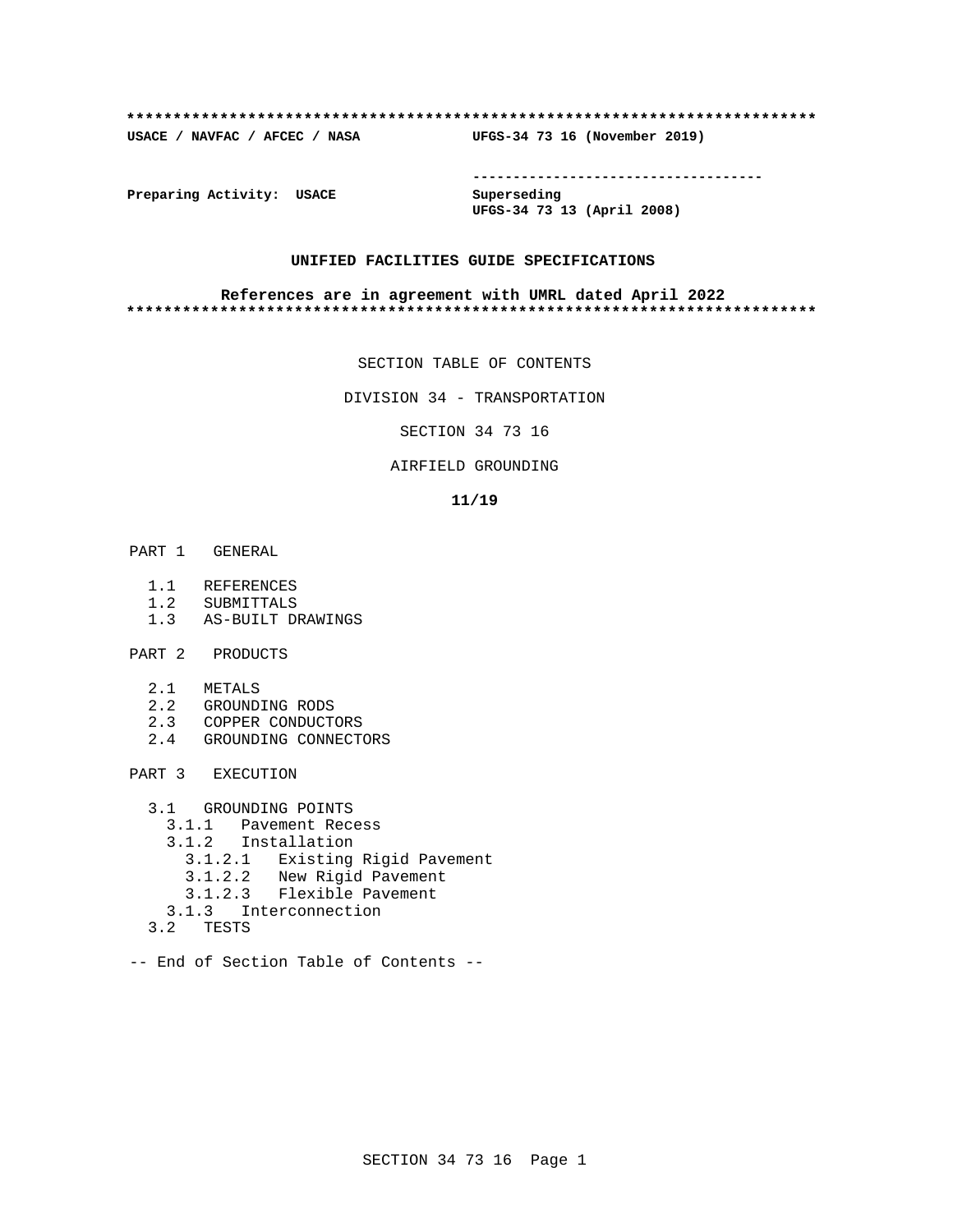USACE / NAVFAC / AFCEC / NASA

--------------------------------------

Preparing Activity: USACE

Superseding UFGS-34 73 13 (April 2008)

UFGS-34 73 16 (November 2019)

## UNIFIED FACILITIES GUIDE SPECIFICATIONS

References are in agreement with UMRL dated April 2022 

#### SECTION 34 73 16

AIRFIELD GROUNDING  $11/19$ 

NOTE: This quide specification covers requirements for airfield grounding points.

Adhere to UFC 1-300-02 Unified Facilities Guide Specifications (UFGS) Format Standard when editing this guide specification or preparing new project specification sections. Edit this quide specification for project specific requirements by adding, deleting, or revising text. For bracketed items, choose applicable item(s) or insert appropriate information.

Remove information and requirements not required in respective project, whether or not brackets are present.

Comments, suggestions and recommended changes for this guide specification are welcome and should be submitted as a Criteria Change Request (CCR). 

## PART 1 GENERAL

#### 

NOTE: Specify the items to provide ground points with a resistance of no more than 10,000 ohms to ground if the resistance of the surrounding soil or rock is less than 2 000 000 ohm-centimeters. In high resistivity soils of over 2 000 000 ohm-centimeters, allow 3 m 10 ft or sectional rods to be used to obtain the required resistivity to ground; however, where rock is encountered, additional rods, a counterpoise, or ground grid may be necessary. Allow resistance to ground for static electricity dissipation to be as much as 1 000 000 ohms. Static grounds are not designed for aircraft lightning protection or for equipment grounding.

It is recommended that this specification, and other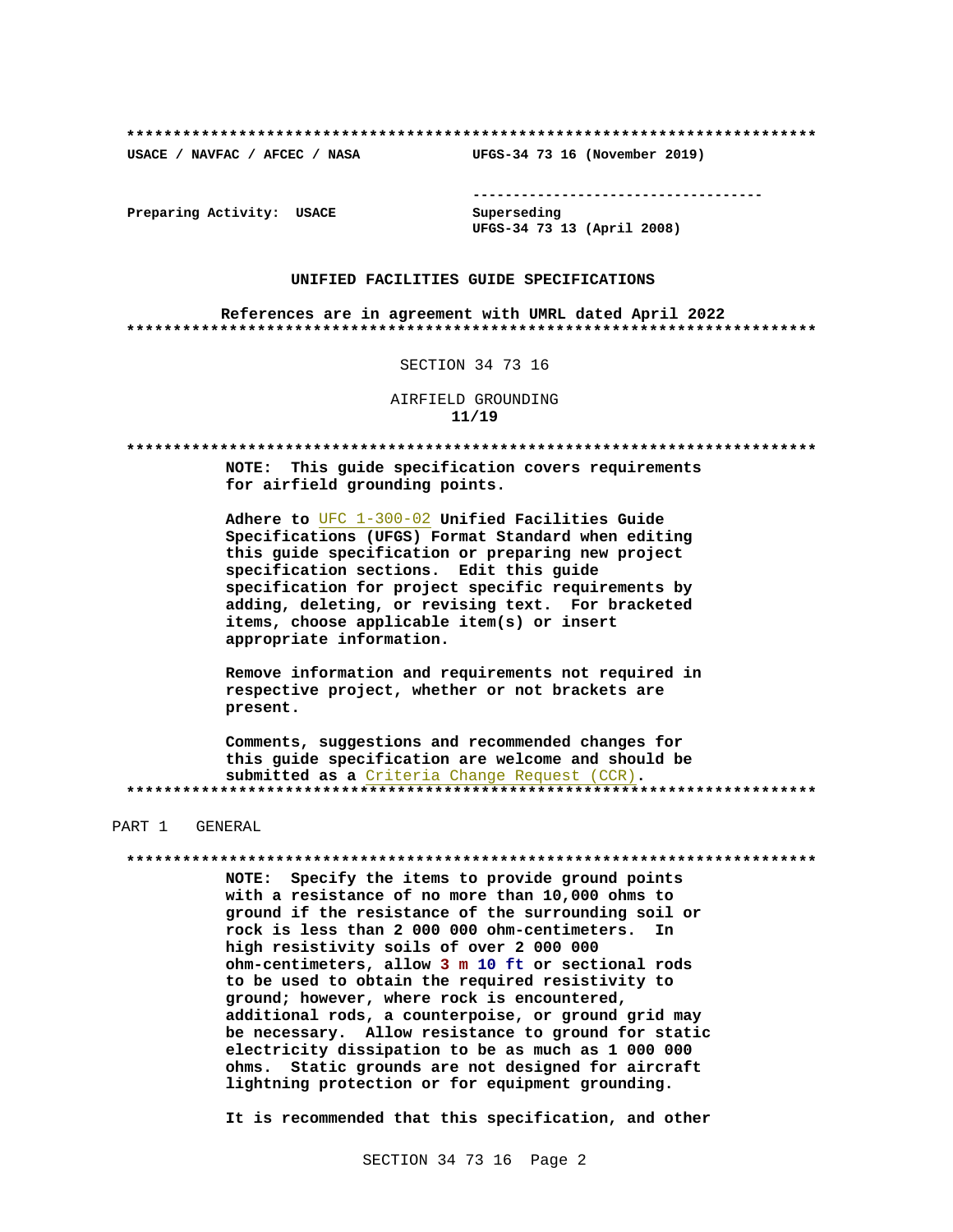contract requirements for grounding points, be coordinated with UFC 3-260-01, Airfield and Heliport Planning and Design.

REFERENCES  $1 \quad 1$ 

#### 

NOTE: This paragraph is used to list the publications cited in the text of the guide specification. The publications are referred to in the text by basic designation only and listed in this paragraph by organization, designation, date, and title.

Use the Reference Wizard's Check Reference feature when you add a Reference Identifier (RID) outside of the Section's Reference Article to automatically place the reference in the Reference Article. Also use the Reference Wizard's Check Reference feature to update the issue dates.

References not used in the text will automatically be deleted from this section of the project specification when you choose to reconcile references in the publish print process. 

The publications listed below form a part of this specification to the extent referenced. The publications are referred to within the text by the basic designation only.

ASTM INTERNATIONAL (ASTM)

| ASTM B8                | (2011; R 2017) Standard Specification for<br>Concentric-Lay-Stranded Copper Conductors,<br>Hard, Medium-Hard, or Soft |
|------------------------|-----------------------------------------------------------------------------------------------------------------------|
| <b>ASTM B371/B371M</b> | (2008; R 2013) Standard Specification for<br>Copper-Zinc-Silicon Alloy Rod                                            |

NATIONAL FIRE PROTECTION ASSOCIATION (NFPA)

NFPA 407

(2022) Standard for Aircraft Fuel Servicing

UNDERWRITERS LABORATORIES (UL)

#### **UL 467**

(2013; Reprint Jun 2017) UL Standard for Safety Grounding and Bonding Equipment

#### $1.2$ SUBMITTALS

NOTE: Review submittal description (SD) definitions in Section 01 33 00 SUBMITTAL PROCEDURES and edit the following list, and corresponding submittal items in the text, to reflect only the submittals required for the project. The Guide Specification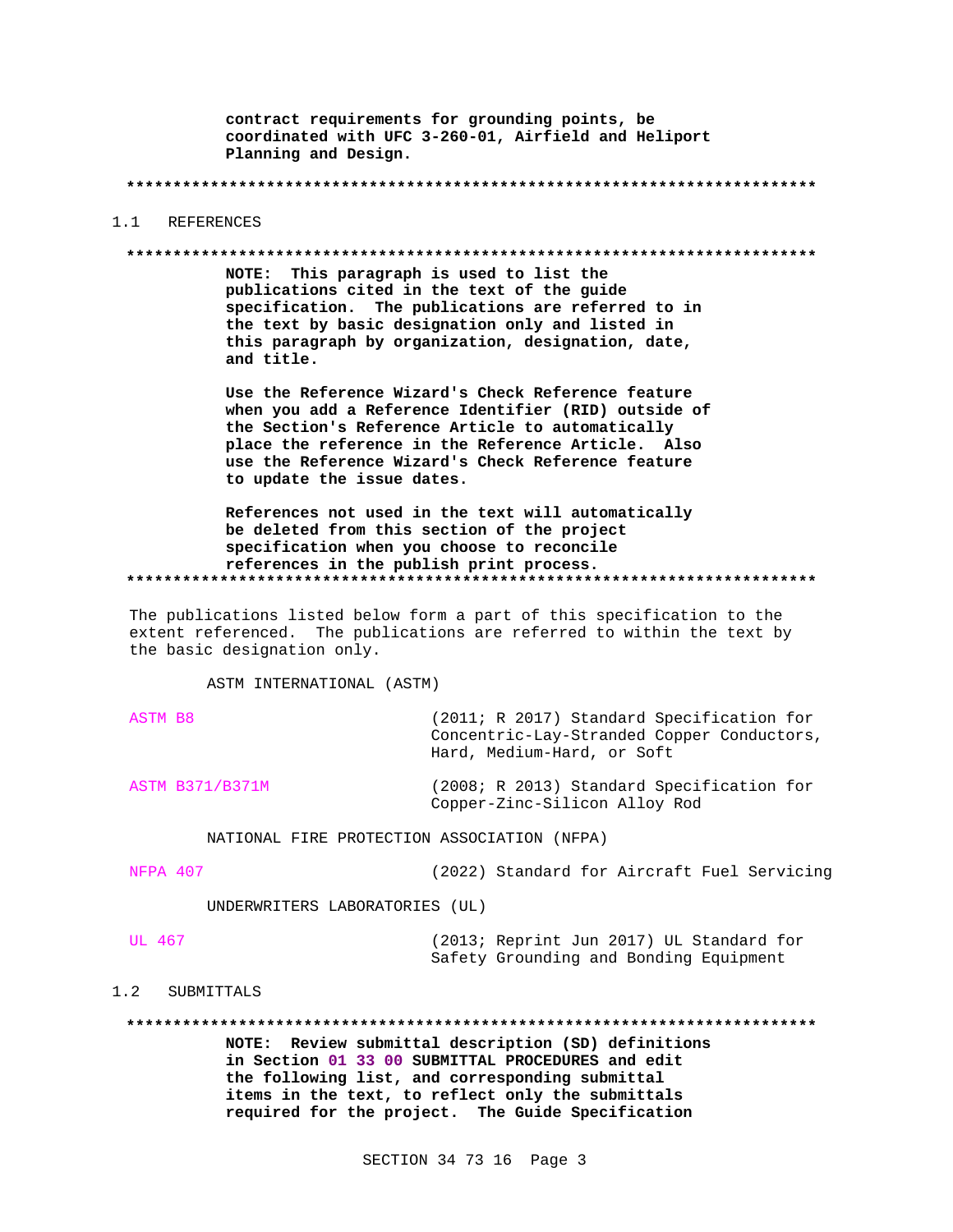technical editors have classified those items that require Government approval, due to their complexity or criticality, with a "G." Generally, other submittal items can be reviewed by the Contractor's Quality Control System. Only add a "G" to an item, if the submittal is sufficiently important or complex in context of the project.

For Army projects, fill in the empty brackets following the "G" classification, with a code of up to three characters to indicate the approving authority. Codes for Army projects using the Resident Management System (RMS) are: "AE" for Architect-Engineer; "DO" for District Office (Engineering Division or other organization in the District Office); "AO" for Area Office; "RO" for Resident Office; and "PO" for Project Office. Codes following the "G" typically are not used for Navy, Air Force, and NASA projects.

The "S" classification indicates submittals required as proof of compliance for sustainability Guiding Principles Validation or Third Party Certification and as described in Section 01 33 00 SUBMITTAL PROCEDURES.

Choose the first bracketed item for Navy, Air Force and NASA projects, or choose the second bracketed item for Army projects. 

Government approval is required for submittals with a "G" or "S" classification. Submittals not having a "G" or "S" classification are [for Contractor Quality Control approval.][for information only. When used, a code following the "G" classification identifies the office that will review the submittal for the Government.] Submit the following in accordance with Section 01 33 00 SUBMITTAL PROCEDURES:

SD-02 Shop Drawings

As-Built Drawings; G[, [\_\_\_\_]]

SD-06 Test Reports

Tests

SD-07 Certificates

Grounding Rods

Copper Conductors

Grounding Connectors

#### $1.3$ **AS-BUILT DRAWINGS**

Submit as-built drawngs that provide current factual information, including deviations from and amendments to the drawings and changes in the work, concealed and visible.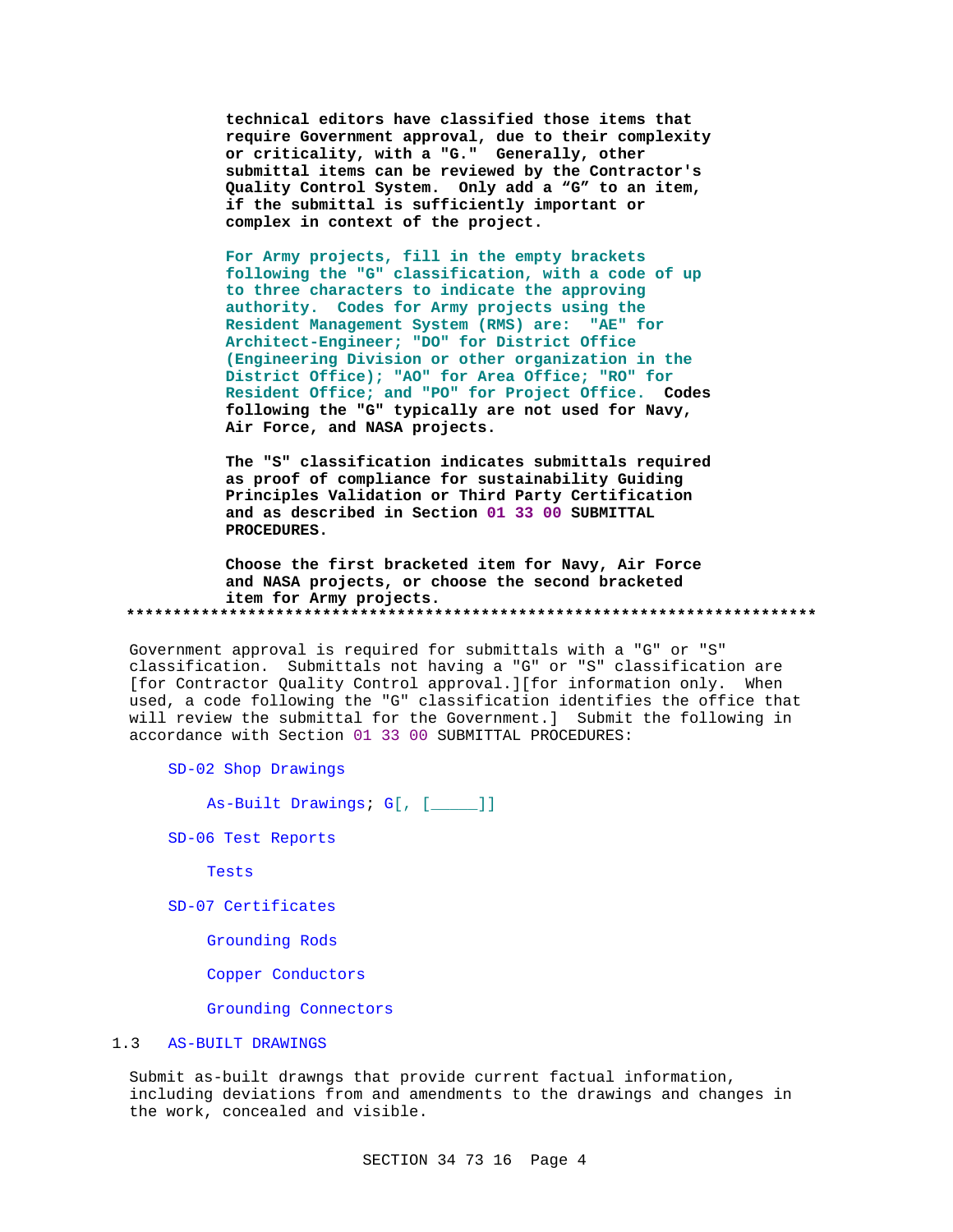#### PART 2 PRODUCTS

## 2.1 METALS

Do not use a combination of materials that forms an electrolytic couple, which accelerates corrosion in the presence of moisture, unless moisture is permanently excluded from the junction of such metals.

#### 2.2 GROUNDING RODS

Use grounding rods, unless otherwise indicated, in accordance with UL 467 and made of copper-clad steel, copper, galvanized steel, or copper-zinc-silicone alloy. Use rods not less than 19 mm 3/4 in in diameter and not less than 3 m 10 ft long. Use copper cladding in accordance with ASTM B371/B371M, Copper Alloy UNS No's. c 69400, c 69430, c 69440 or c 69450. Use copper cladding not less than 0.25 mm 0.010 in thick at any point and complying with adherence requirements and the banding requirements of UL 467. Submit certificates of compliance stating that the grounding rods meet the specified requirements. Provide rods with a closed eye or shepherd's hook bend having an inside diameter of not less than 38 mm 1-1/2 in. [Use pointed rods unless used for flexible pavement.] [For flexible pavement, use rods having 19 mm 3/4 in American standard rolled threads for attachment of a bottom anchor and equipped with a screw-type bottom having a wing diameter of not less than 127 mm 5 in.]

## 2.3 COPPER CONDUCTORS

Use copper conductors that bare number 4 AWG copper wire in accordance with ASTM B8. Submit certificates of compliance stating that the copper conductors meet the specified requirements.

## 2.4 GROUNDING CONNECTORS

Use grounding connectors that comply with UL 467 for the required application. Submit certificates of compliance stating that the grounding connectors meet the specified requirements.

# PART 3 EXECUTION

Prior to installing grounding rods, obtain approved digging permits in accordance with Section 01 11 00 SUMMARY OF WORK.

# **\*\*\*\*\*\*\*\*\*\*\*\*\*\*\*\*\*\*\*\*\*\*\*\*\*\*\*\*\*\*\*\*\*\*\*\*\*\*\*\*\*\*\*\*\*\*\*\*\*\*\*\*\*\*\*\*\*\*\*\*\*\*\*\*\*\*\*\*\*\*\*\*\*\* NOTE: Remove types of grounding point installations not needed. \*\*\*\*\*\*\*\*\*\*\*\*\*\*\*\*\*\*\*\*\*\*\*\*\*\*\*\*\*\*\*\*\*\*\*\*\*\*\*\*\*\*\*\*\*\*\*\*\*\*\*\*\*\*\*\*\*\*\*\*\*\*\*\*\*\*\*\*\*\*\*\*\*\***

#### 3.1 GROUNDING POINTS

Locate the grounding points as shown on the drawings to within plus or minus 50 mm 2 in.

## 3.1.1 Pavement Recess

Set the top of the grounding rod at or not more than 6 mm 1/4 in below the